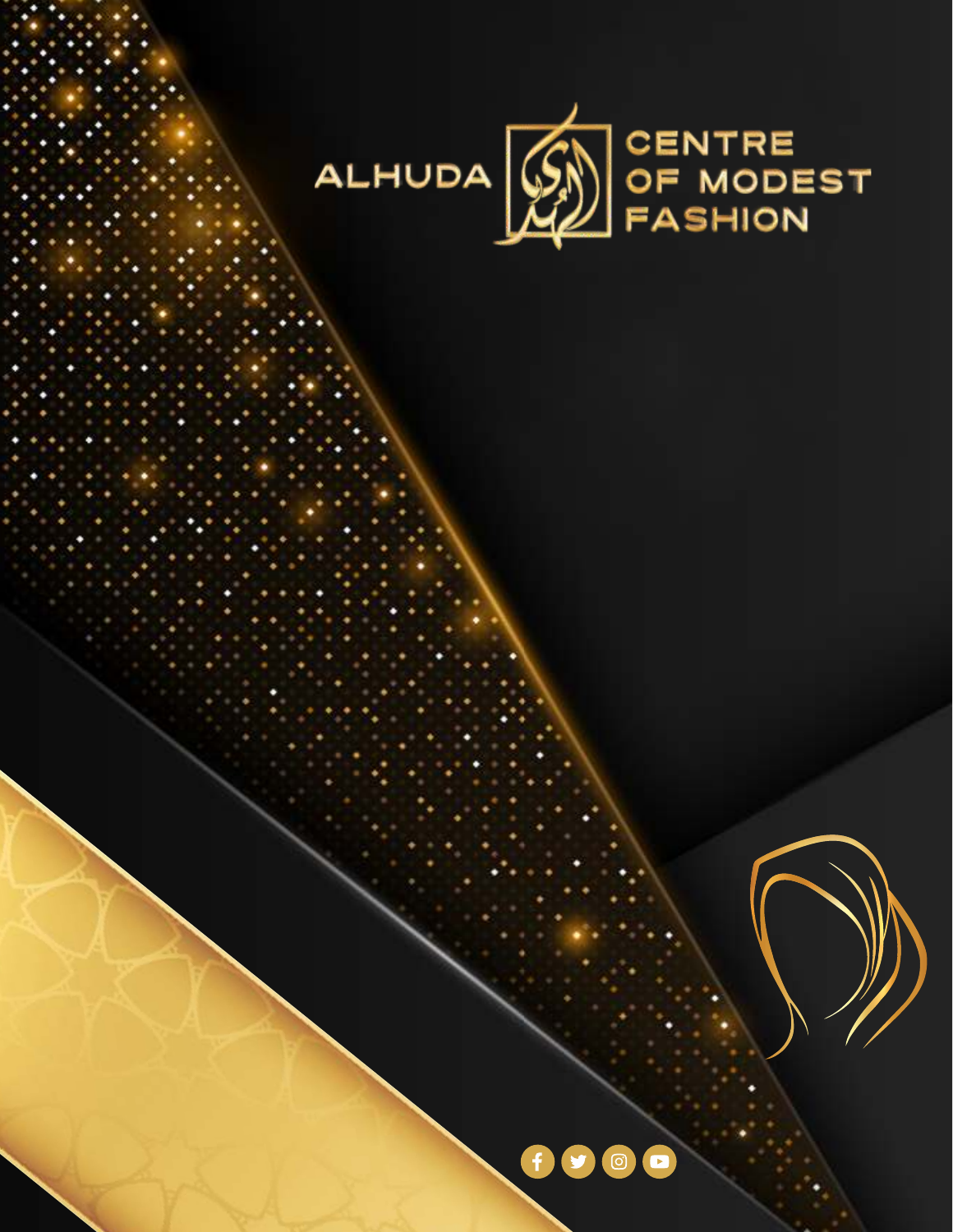

## **VISION** Our aim is to globalize the concept of modest fashion beyond the religious misconceptions and to initiate a product line in the respective field.



Our mission is to create Concept and Spread the Knowledge of Modesty in Fashion by conducting research & development, trainings, capacity building, events, publications and providing consultancy to fashion brands so that we can provoke modesty in the fashion industry and serve Muslims according to the values of Islam.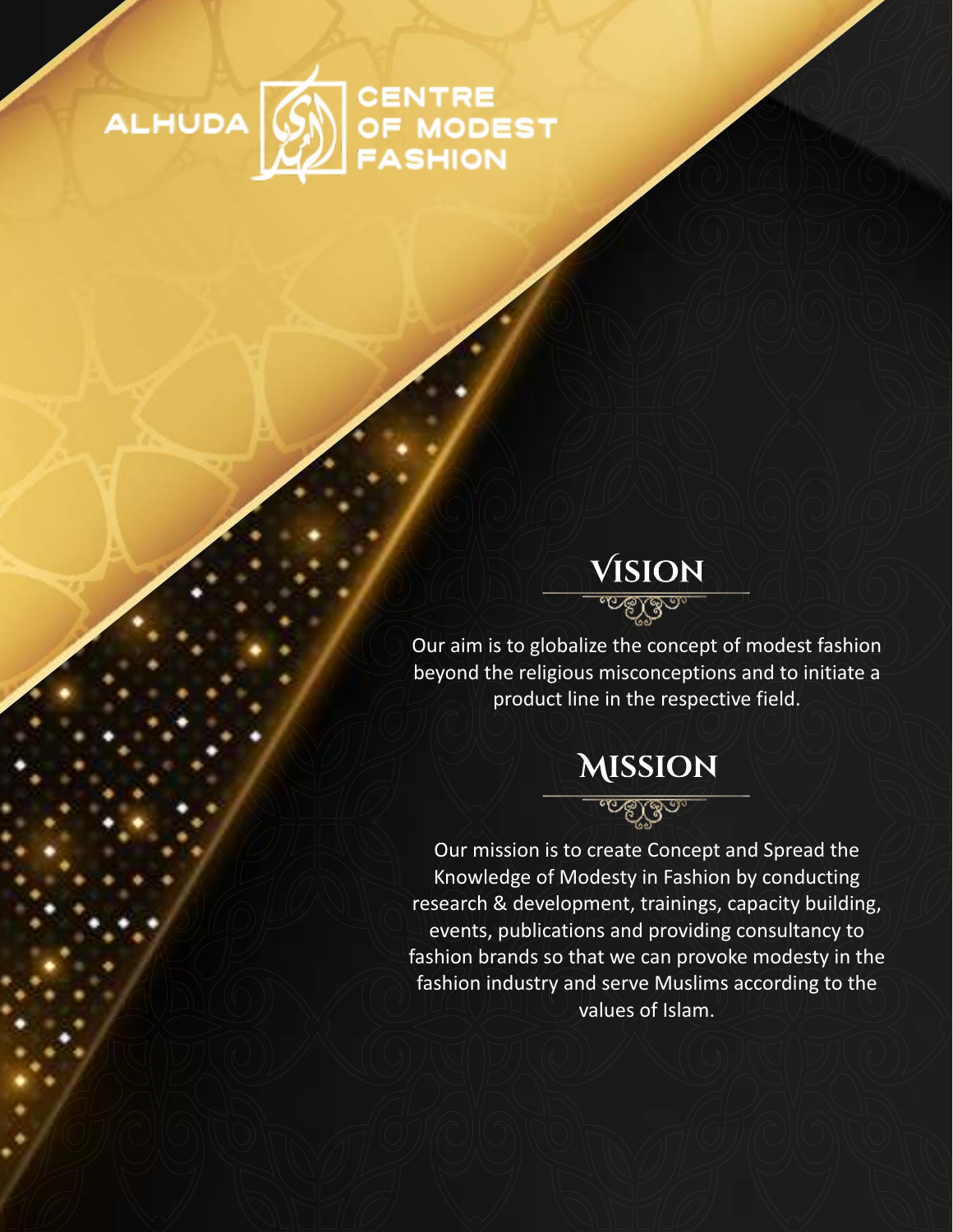

**ALHUDA** 

Islam allows us to dress and adopt fashion in a way that does not reveal our body and has delivered this concept in a very magnificent manner (modesty). Fashion has always been a keen interest of people as it is an aesthetic representation of time, people and places especially through clothing. Emergence of Islamic values and modesty in fashion is an evolving concept, that has changed over time and is diversely adopted, rejected, altered by or in some cases imposed on different groups of women (and, to a lesser extent, men) in different times and places. The type of clothing always varies person to person as it depends on their comfortability level of one's own-self. It provides confidence to one's self and let them shine in their own way. Modest clothing was used to be considered as a religious norm, but the developing market in the respective field has proved this concept wrong. Muslims from all around the globe invest a huge amount in clothing, and modest fashion being there preference, is becoming a hot topic in the market. The investors are looking forward for more opportunities as it can play a great role in generating the revenues and potentially increasing the GDP shares of Fashion Industry.

Despite all this revolution in the Fashion Industry, the word 'Modest" with fashion is still a questionable thing and makes its marketability doubtful. The modest fashion sector is growing rapidly with 4.8% year on year growth, but there is dire need for modest fashion standards or guidelines to address the challenges e.g. models does not wear appropriate clothing to market a line of hijabs in US etc. Wearing scarfs and hijabs on professional or social media platforms is still discouraging for women. Our purpose is to develop a global network of modest fashion and to educate and train people in this regard so that we can normalize the concept of modest fashion for both men and women.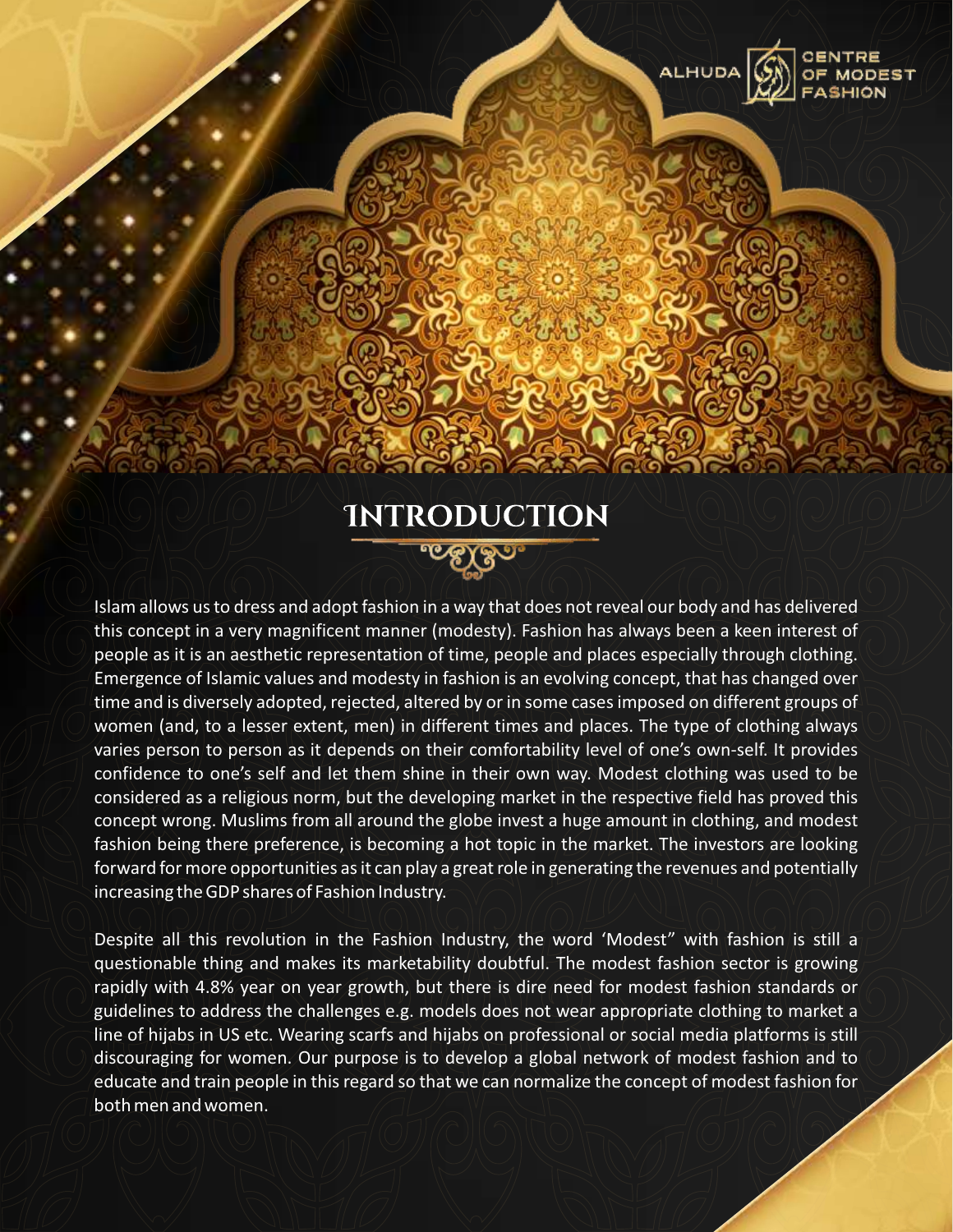

## MODEST FASHION

<u>. గాకోడిం.</u>

The term "modesty" derives from the Latin word modest us which means "keeping within measure". Standards of modesty are culturally and context dependent and vary widely. In the fashion industry, modest clothing refers to less revealing cloths, which are not sexually appealing or covering the body in a tremendous manner. Abayas, hijabs and scarfs are some typical cloths that are considered under the category of modest along with the veil being the most noticeable one, but several other gown style-clothing can also lie under this class.

The ways in which modest self-presentation is achieved are myriad and so are the reasons that motivate it. For some women, modest dressing is clearly motivated by their understanding of their religion. For others, it provides a way to reinterpret community and ethnic norms in relation to contemporary life. For others, modest dressing is less about faith or spirituality than about pragmatic options for achieving social or geographical mobility, or for responding to changes in their life cycle (such as having children, getting older, going to a new job). Modest dressing can mean different things to different women and can change meanings over the course of their lives.

Modest and Fashion are paradoxical words getting the global intentions from last few years. Although modest fashion - the roller coaster of religious fashion industry, is a few decade old phenomenon but taken the momentum from last couple of years on streets, in media, online or on the catwalk. The concept was started in 1998 by Dana Becker, a converted Muslim from Minnesota, USA, is a good starting point to discuss religion and fashion. Today the modest apparel industry is worth \$283 billion globally. By 2023, it is estimated that the global Islamic clothing market alone will hit \$361 billion.